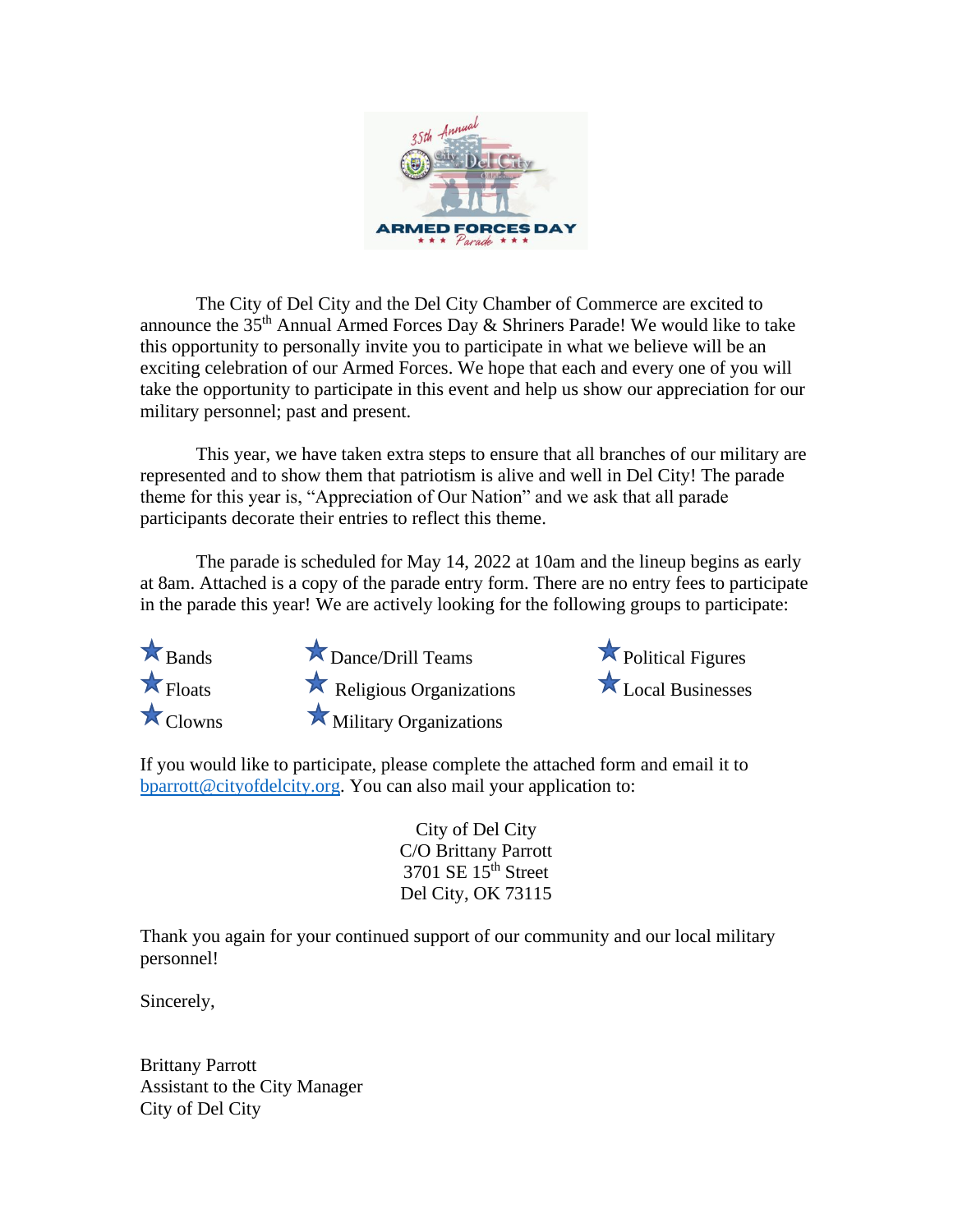

# **2022 Armed Forces Day & Shriners Parade Application**

**Before completing this application, please review the new parade guidelines, as they have been updated from previous years.** 

## **Parade Guidelines:**

- **1.** This is a mobile event. Unless specifically pre-arranged or requested by a parade official, do not stop to perform during the parade if the routine takes longer than two minutes. You will be expected to keep the pace of the parade and keep moving forward.
- **2.** Candy and prizes may still be thrown by parade participants, so long as it is thrown to the edge of the street and not into the flow of the parade. There is to be NO distribution of literature. Any participants disobeying parade rules will be immediately escorted from the parade.
- **3.** In keeping with the spirit of the Armed Forces Day Parade, we encourage entries that are relevant to this celebration. Each entry must be decorated to reflect the theme, "Appreciation of Our Nation." Political Entries must be in a decorated float or vehicle.
- **4.** All entries must be registered and approved by the City of Del City to be included in the parade lineup.
- **5.** The City of Del City reserves the right to refuse admittance into the parade of any entries deemed inappropriate by parade officials. The decision is final.
- **6.** Only a limited number of car clubs will be eligible to participate in this year's parade. The decision on who will be allowed will be based on the type of vehicles that will be driven and their relevance to the celebration.

**Rules Acknowledgement:** 

Name of Organization:

**Representative Signature: \_\_\_\_\_\_\_\_\_\_\_\_\_\_\_\_\_\_\_\_\_\_\_\_\_\_\_\_\_\_\_\_\_\_\_\_\_\_\_\_\_\_\_\_**